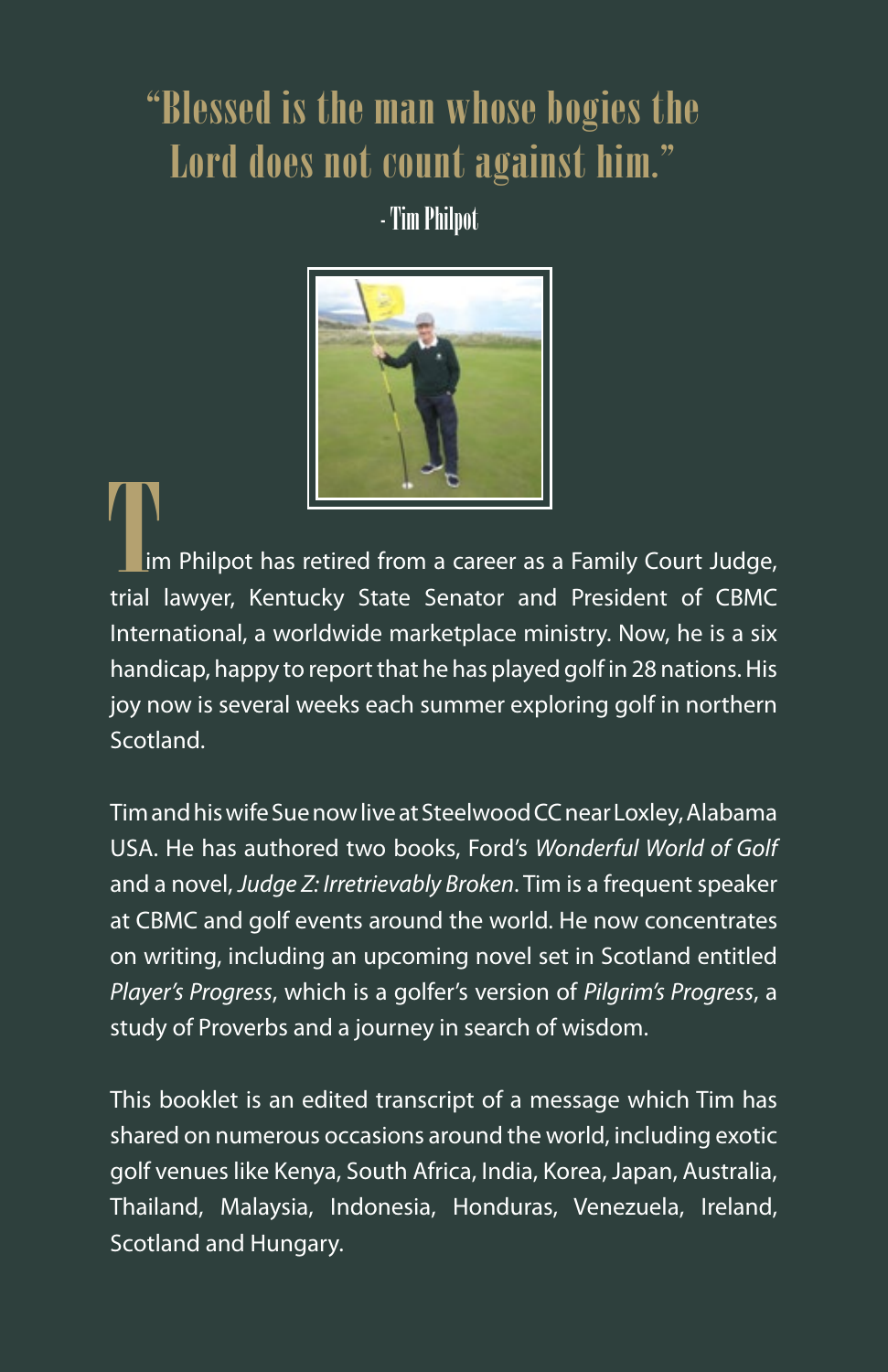

The Apostle Paul was a golfer. We know this with absolute certainty because he told his young caddie Timothy, "*I have finished the course."* (II Timothy 4:11)

But even more obvious, listen to his letter to the Country Club of Rome:

*"I do not understand what I do… For what I want to do, I do not do, but what I hate I do. I have the desire to do what is good, but I cannot carry it out. No, the evil I do not want to do, this I keep on doing."* (Romans 7)

Apparently, Paul had a bad slice or hook. Maybe even the yips or shanks. For sure, he was no better than a 24 handicapper.

As for me, being a golfer turned out to be one of life's great blessings. The game itself helped me to be a better lawyer, a better senator, a better judge, a better friend and even a better husband. Indeed, golf even helped me find eternal life and love. I know that sounds crazy, but please consider the following nine lessons from the game of golf that may change the trajectory of your life.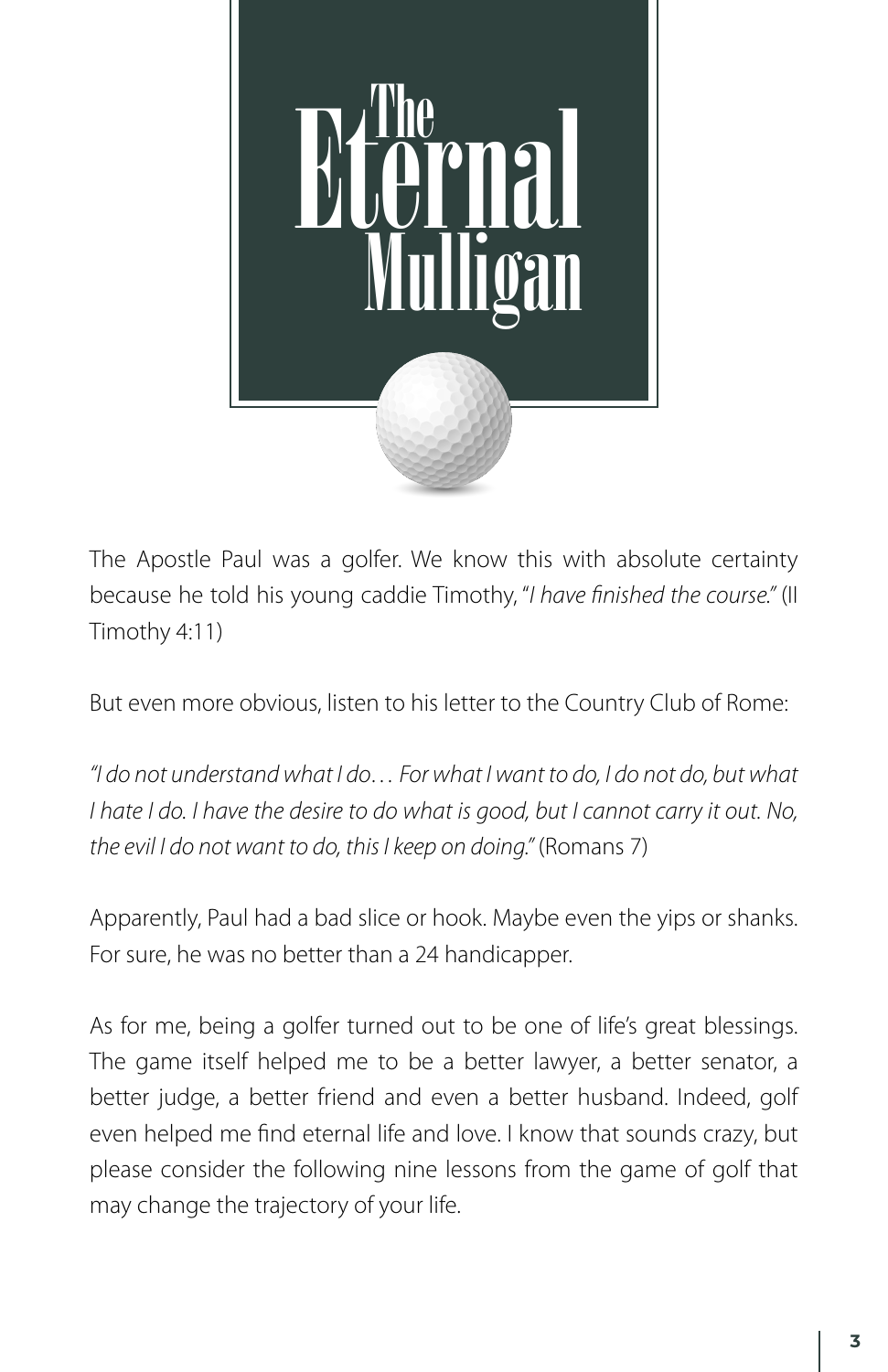

When you start to play golf, you should first find a competent teaching professional. Only listen to a real pro.

Never take lessons from someone as bad as you are. Many years ago I discovered that my wife, Sue, was getting golf lessons from her father, Billy. Her dear daddy had taken up golf at age 60 after thirty-five years as a missionary in Africa. He shot 120 on a good day, yet my wife was letting Billy show her how to grip the club. He was a great missionary—but a lousy golfer. Taking lessons from him was a bad idea.

So, if you want to learn to play golf, go to a professional, or at least somebody who can break 80.

The same is true in life. If you want to get better at anything, find someone who is better than you, with more experience as well. And then listen.

If I have any wisdom at all, it started when I was 31 years old. I got serious about reading the Bible. I started to rise early every day. I listened for at least an hour each day to readings of Proverbs and Psalms, and to the words of the greatest people in history: Moses, Peter, Paul and especially the red letters spoken by Jesus Himself.

Perhaps you don't spend much time reading at all. Remember, it's never too late to start. Use audio books if necessary. In golf, listen to the pro. In life, listen to the Source of all life. Read the Word of God.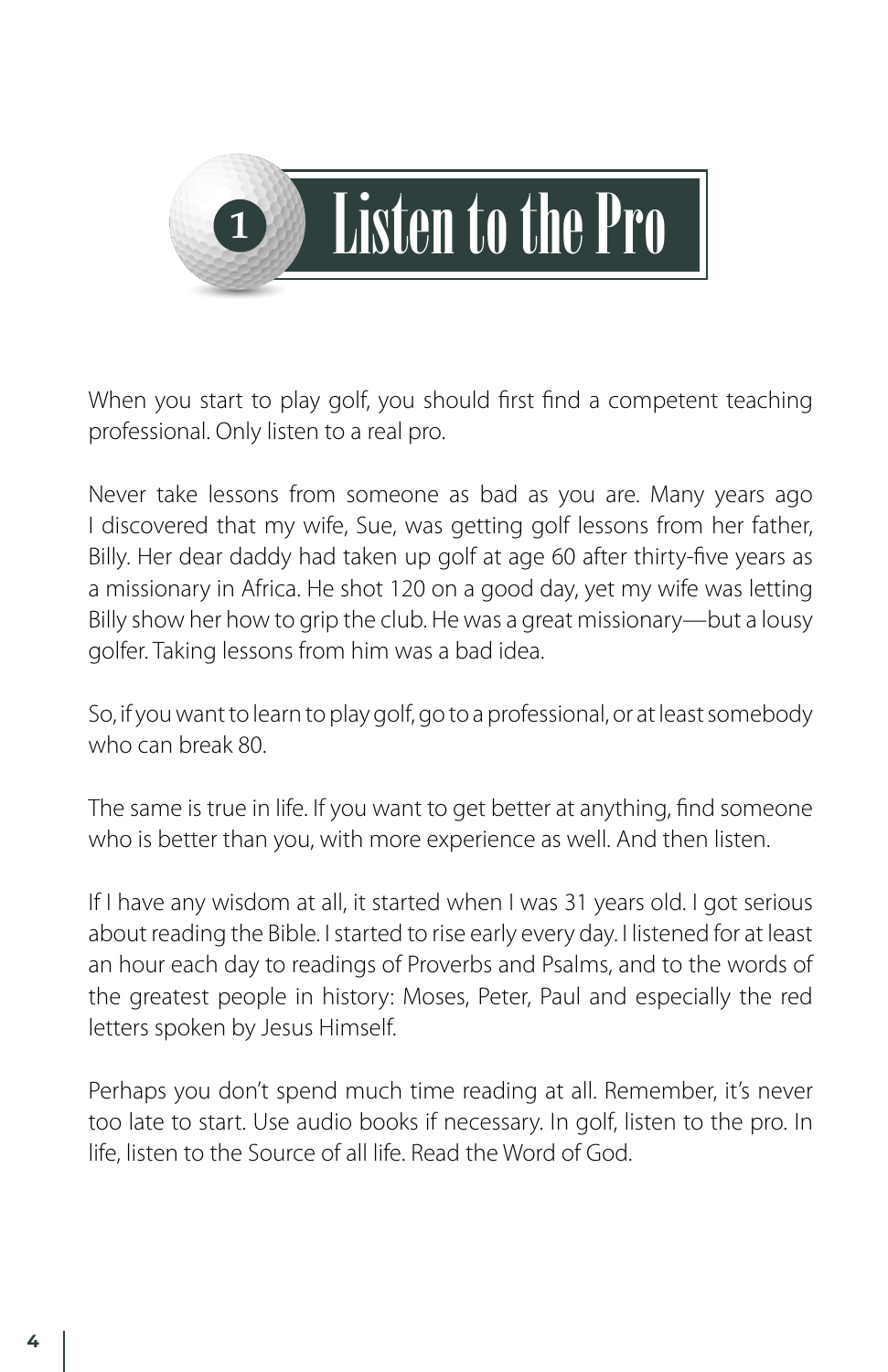

You should listen to the professional, but even better, imitate a pro.

When I was a kid, even though I never had a formal lesson I taught myself to play by imitation. Some of that was negative because I was swinging like my dad, who could not break 80. But I found smooth swinging Gene Littler on TV and started to pretend that I was him as I swung the club. Swing mechanics can leave you confused, but imitation is usually a great place to start.

Al Geiberger produced a best-selling video series using "psychocybernetics." It was all about the rhythm and the "swish" of the golf swing, using a metronome.

You may recall the old Nike commercial with Tiger Woods on the practice range hitting perfect shots to music, in perfect rhythm. An entire row of golfers starts to imitate Tiger, hitting great shots. But then the music stops, and Tiger departs. As soon as he leaves, the golf balls start flying everywhere. As long as Tiger was there to imitate, all was well.

In life, you also need someone to imitate. For me it is has been simple. I chose to imitate Jesus Himself. He kept it simple when he said to everyone, "*Follow me*."

Remember Payne Stewart winning the U.S. Open in 1999? He wore a bracelet that said, "WWJD." Those initials stood for "What Would Jesus Do?"

Payne was no saint. He was quite a wild character, but just a few months before that U.S. Open he had started to follow Jesus. He wanted all his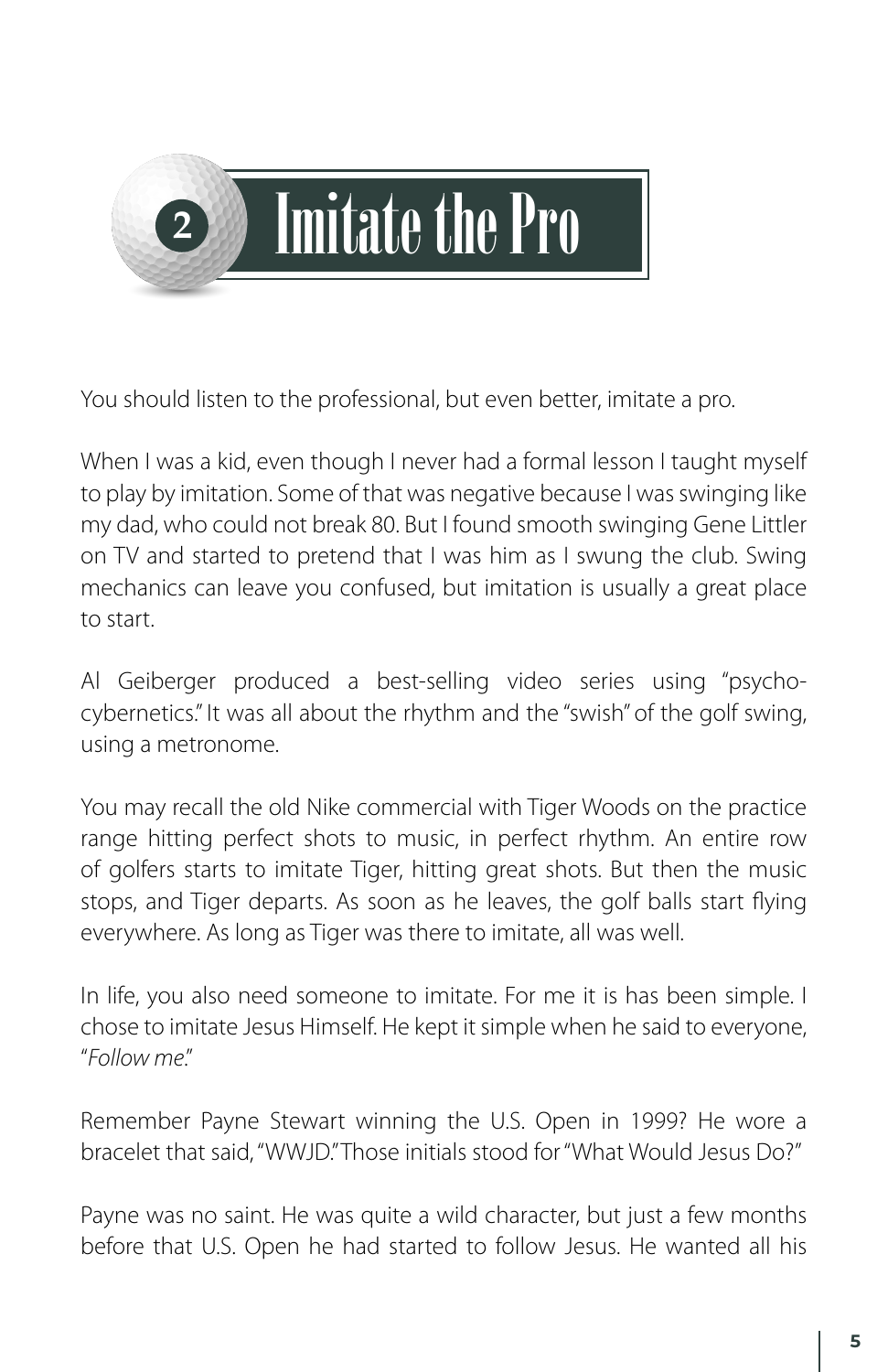friends to know that he was now a Jesus imitator. He was still a unique character as God had made him, but now he had a purpose that was bigger than just golf. When he made the winning 15-foot putt on the 18th green at Pinehurst, he instinctively thrust his arm to the sky for all to see his bracelet: "What Would Jesus Do?"

And then, just for good measure, Payne went to his playing partner Phil Mickelson and told him that being a father is the greatest thing that he will ever experience. He was imitating Jesus when he told his friend about the joys of fatherhood.



Nobody has ever been good enough to truly plan a round of golf.

In his prime, Jack Nicklaus was close. Tiger, too. Maybe Hogan. They could all say in their pre-round planning, "I will hit driver down the left side and then an 8-iron to the green."

But not even Jack, Tiger or Hogan could truly plan a round of golf. Errant and unplanned shots happen. As Mike Tyson once famously said, "Everyone has a plan until they get punched in the face." And golf punches you in the face, time and time again.

The good news is that even though you cannot plan a round of golf, you can prepare. You can practice. You can maintain routines and disciplines. A serious round of golf really starts about ninety minutes before you hit the first ball. Indeed, preparation and practice are the keys.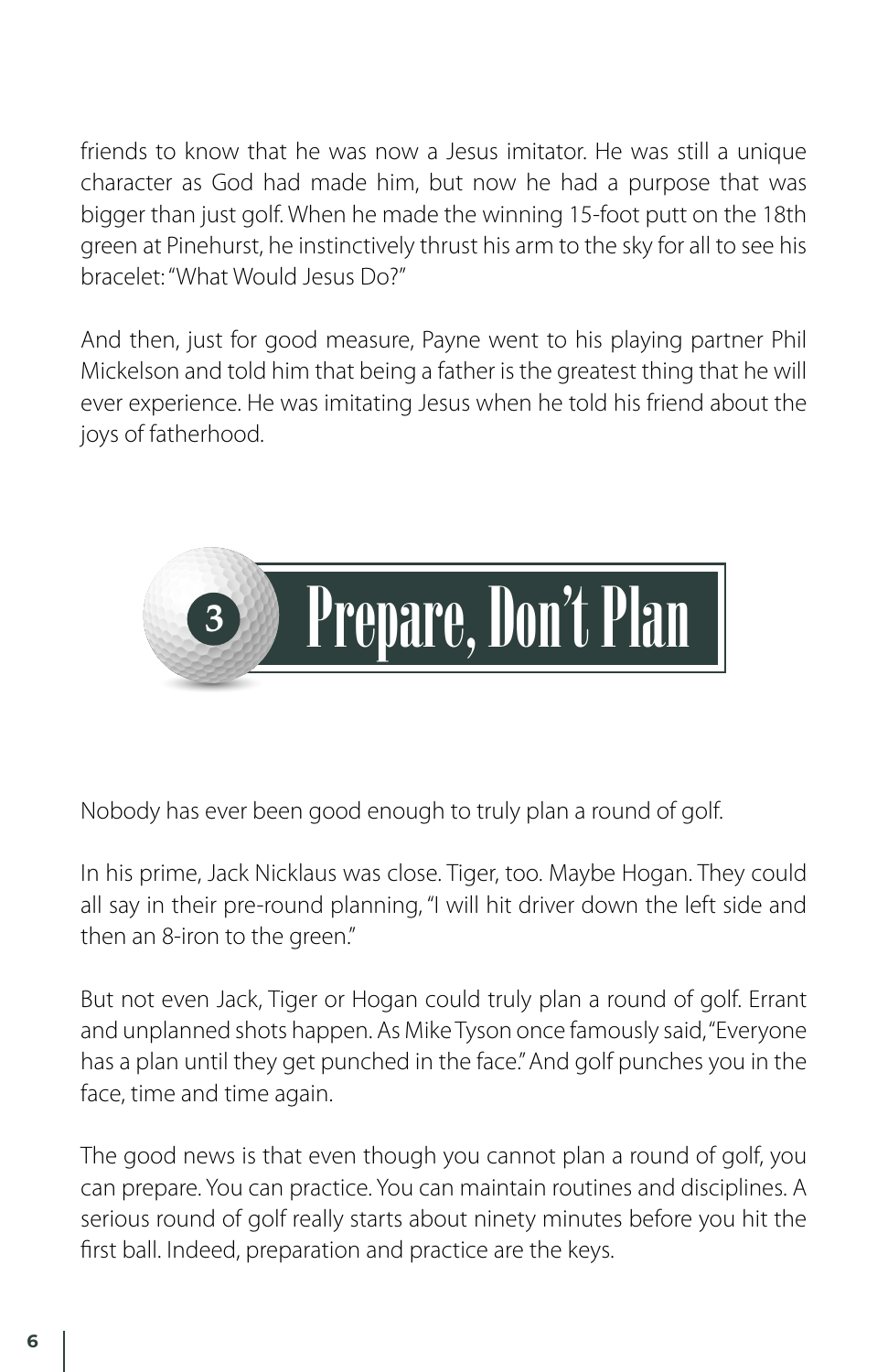This booklet is dedicated to Jeff Hopper, whose passion for writing about golf and God has inspired me.



Hopper and Philpot at Brora Golf Club, August 2019